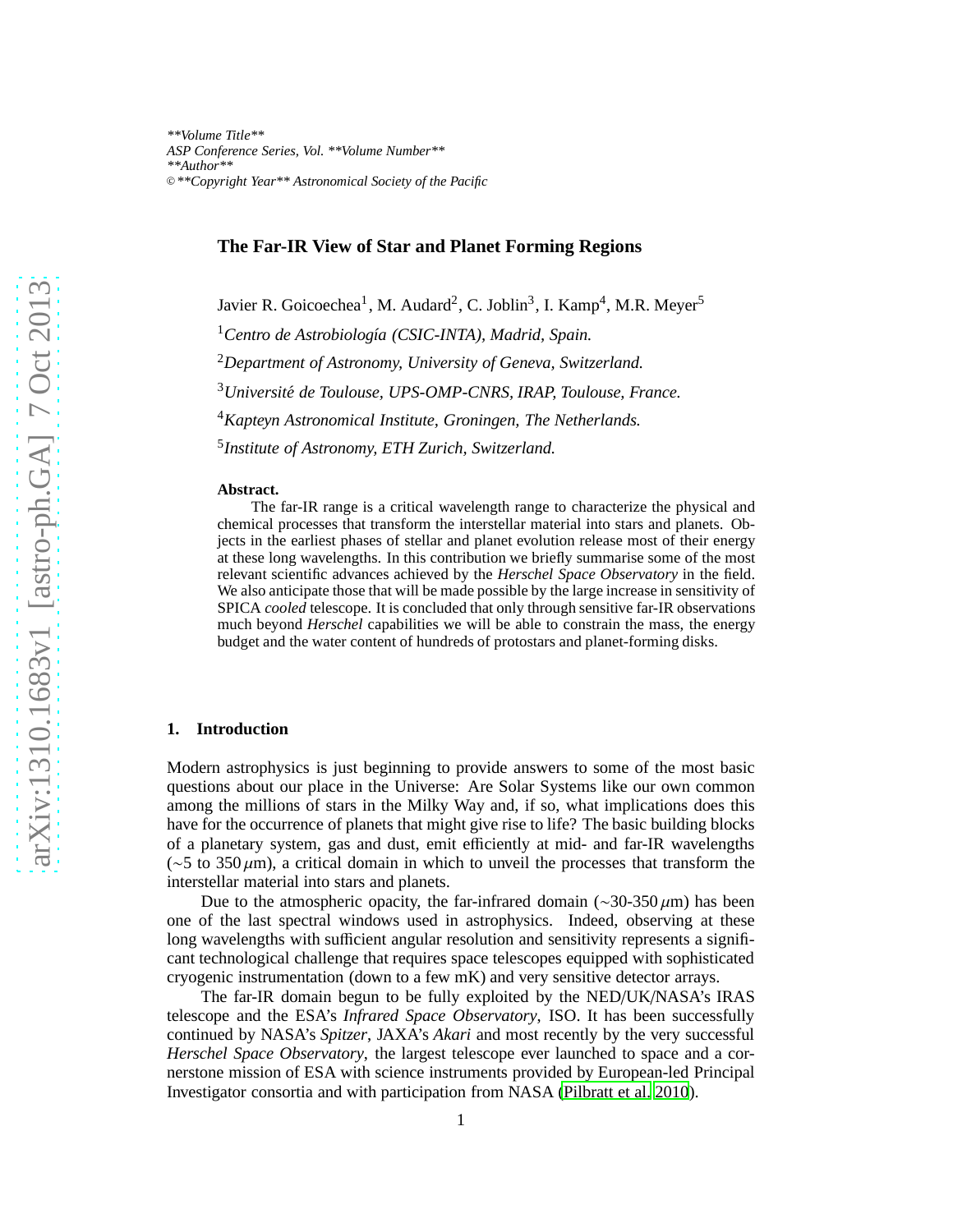# 2 Goicoechea et al.

Observations with the above space telescopes revolutionised our understanding of where and how stars are born. Objects in the early phases of star formation (SF), and in the first stages of planet formation (protoplanetary disks) release most of their energy in this domain. The far-IR range provides key spectral diagnostics physical conditions (atomic fine structure lines, high-*J* CO lines, etc.), chemical evolution (water and light hydrides), dust composition (minerals and ices) and dust column density. Therefore, observing in this critical domain we can constrain the mass of protostars and planet-forming disks, access to their most important gas cooling lines and ultimately, understand their nature and predict their evolution.

The power of SPICA, a large single-dish *cooled* telescope with unprecedented sensitivity, broadband coverage and large field-of-view, will drastically improve our understanding of the star and planet formation processes (at small spatial scales), its environment, and its link to galaxy evolution (SF at large scales). In order to progress in these fields, SED mapping of large areas of the sky, as well as more detailed spectroscopic studies of large samples of young stellar objects (YSOs) at sensitivities well below those achieved by *Herschel* are clearly needed. In this context, only a very sensitive instrument covering the critical "far-IR gap" (*e.g.,* SAFARI) will be able to characterise the objects and the environments that are too obscured for the the *James Webb Space Telescope* (JWST) to examine in the mid-IR, or too warm and extended to be efficiently observed by the the *Atacama Large Millimeter*/*submillimeter Array* (ALMA).

# **2. Lessons from** *Herschel* **and the need to go beyond**

In this contribution, we summarise some of the most important achievements of *Herschel* in the field of star and planet formation. This review is necessarily incomplete and descriptive. The goal is to present some areas where *Herschel*, by observing in the far-IR, has made unique contributions. We will conclude by discussing its limitations and how only a *cooled* telescope like SPICA will push the frontiers of our knowledge.

### **2.1. The filamentary structure of the ISM**

*Herschel*'s photometric cameras had the ability to map several square degrees in the  $70/100/160 \mu m$  (PACS) and  $250/350/500 \mu m$  (SPIRE) bands. *Herschel* images confirmed that nearby interstellar clouds are systematically structured in networks of filaments, the *universal filamentary structure* of the ISM (e.g., André et al. 2010; [Molinari et al.](#page-7-2) [2010](#page-7-2)). These filaments are reminiscent of the structures found in large-scale magnetohydrodynamic turbulence simulations of the ISM (*e.g.,* [Padoan et al. 2001](#page-7-3)). The structure and properties of the diffuse ISM provide the initial conditions for the formation of dense giant molecular clouds (GMCs) where stars are born. The physics that governs the large- and small-scale structure of such diffuse clouds is a complex interplay between magnetic fields, turbulence, gravity and thermodynamics.

*Herschel* has provided spectacular large-scale images of diffuse clouds before the onset of SF, including high latitude clouds like the Polaris Flare (Miville-Deschênes et al. [2010](#page-7-4)). They unambiguously reveal the filamentary and clumpy structure of the ISM down to spatial scales of ∼0.01 pc (10′′ angular resolution for a source at ∼200 pc or  $\sim 0.1$  pc for a source at 2 kpc). Sensitivity and high imaging speed in photometric mode were the key instrumental attributes of *Herschel* photometric cameras.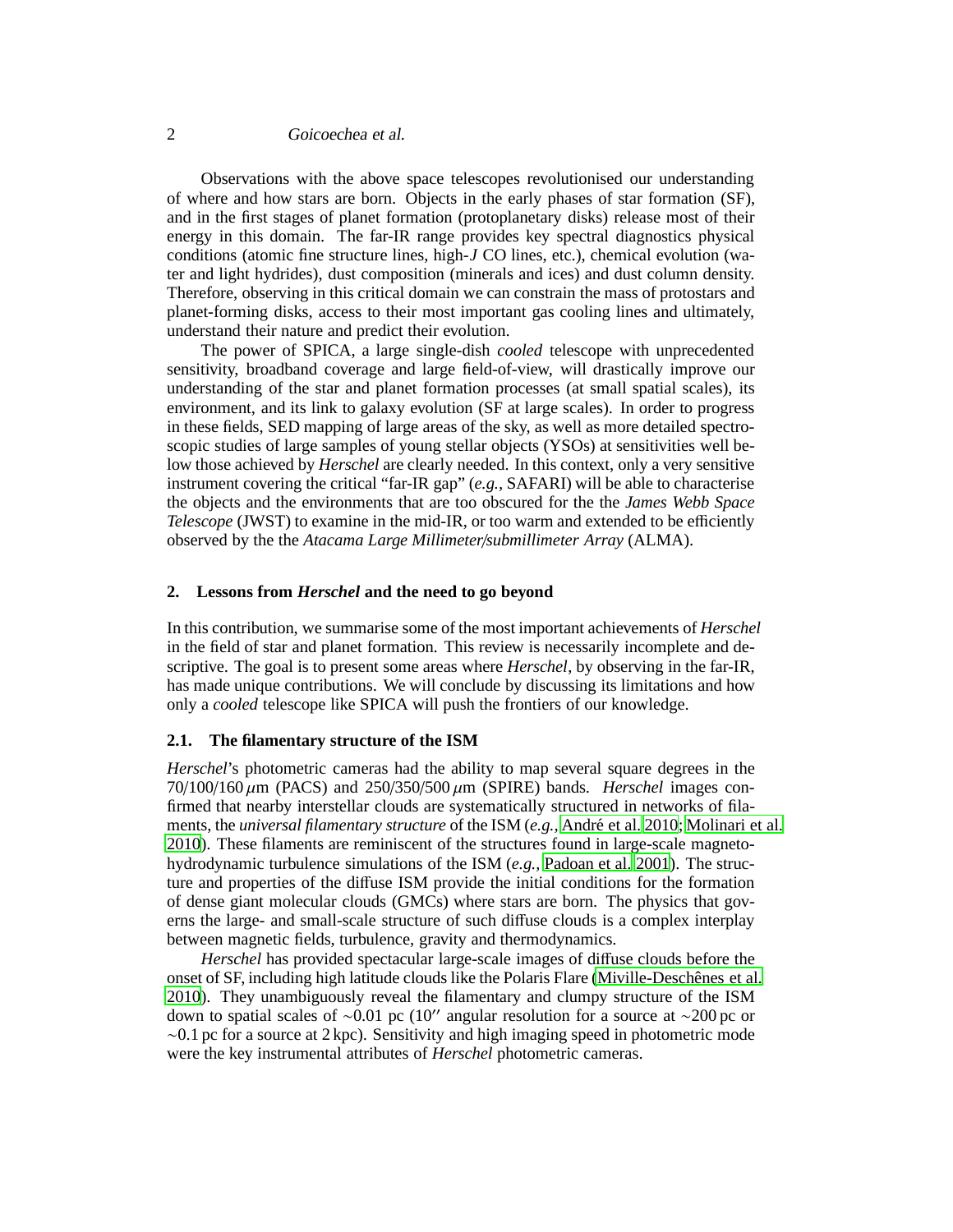Studying the morphology of a few hundred filaments, most of them regions with on-going SF, the team of P. André et al. concluded that these filaments have the same characteristic width (∼0.1 pc; [Arzoumanian et al. 2011](#page-7-5)). Although their origin is not fully understood, this scale corresponds to the same scale below which turbulence becomes subsonic in diffuse, non-star forming gas. These findings clearly connect the fundamental properties and structures of the ISM with the regions where stars form.

### **2.2. From filaments to cores**

Far-IR photometric surveys of nearby clouds further indicate that cold prestellar cores form primarily along dense filaments as they fragment (*e.g.*, André et al. 2010; [Molinari et al.](#page-7-2) [2010](#page-7-2)). From the observational point of view, prestellar cores are detected in lines of sight where the column density of material is above a given  $A_V$  treshold (roughly above 8 magnitudes of extinction). With a knowledge of the dust properties and of the dustto-gas conversion factor, one can translate the observed far-IR and submm continuum luminosities into total masses. *Herschel* observations show that despite of their relevance (prestellar cores collapse gravitationally and form stars) only ∼2 % of the cloud mass is in these cores. The "gas to stars conversion" is far from being an efficient process. Therefore, most of the cloud mass, ∼85 %, is contained in the extended component at lower extinctions  $(A_V < 8 \text{ mag})$ . These more diffuse regions are dominated by the interstellar turbulence, magnetic field and UV-irradiation. These results also mean that understanding and characterising observationally the extended component of GMCs at large scales has a great relevance.

By studying the mass distribution of the observed prestellar cores, the *Herschel* teams were able to plot the so called "core mass function" (CMF). The CMF appears to resemble the stellar initial mass function (IMF) of stars (meaning of course that stars form from cores). Yet the CMF is: (1) shifted towards higher masses by a factor of  $x3$ and is not well sampled down to masses corresponding to the mean mass of the lognormal IMF ( $<$ 0.3  $M_{\text{Sun}}$ ) and into the brown dwarf regime (*e.g.*, Hennebelle & Chabrier works). Improved sensitivity in the far-IR domain will be critical to cover this important stellar population (the most numerous) and to fully understand the origin of the IMF.

Far-IR observations are extremely important to understand the first stages of protostellar evolution. In particular, they are critical to search for the "holy grail" of SF, the so-called *first hydrostatic cores* (FHSC). Prestellar cores are thought to collapse isothermally until become dense and opaque. At this point, the radiation of the central object gets trapped and the gas is heated up to  $\sim$ 2000 K. At these temperatures, molecular hydrogen (containing the bulk of the core mass) starts to be dissociated (see *e.g.*, Commerçon et al. 2012). This is a crucial but short-lived (~10<sup>2</sup>-10<sup>3</sup> years) evolutionary stage towards the formation of a Sun-like star. FHSCs are rare objects and thus they are difficult to identify without mapping very large areas of several SFRs. For nearby SFRs, FHSCs should be visible at  $70 \mu m$  (*e.g.*, with *Herschel*) but not at  $24 \mu m$  (*e.g.,* with *Spitzer*). FHSCs have a peculiar SED not compatible with a single cold grey-body (like that of a starless/prestellar core) nor with more evolved SEDs of Class-0 protostars. *Herschel* observations of the B1-bs core in Perseus have shown that this is a good FHSC candidate [\(Pezzuto et al. 2012\)](#page-7-7). Broad-band far-IR and submm observations over entire SFRs are clearly needed to improve the number of detections.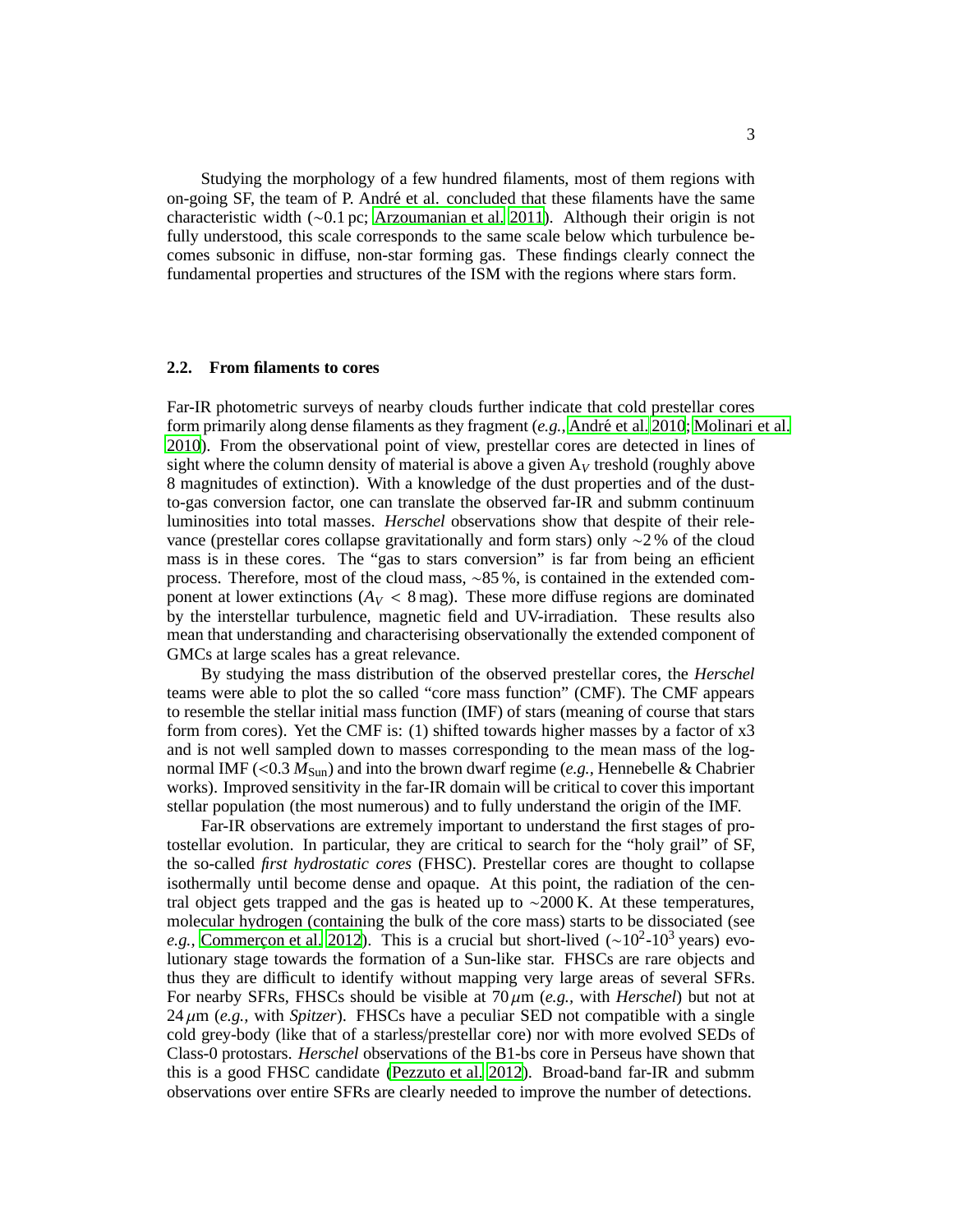# **2.3. From deeply embedded protostars to protoplanetary disks**

Understanding the physical processes involved in the earliest stages of stellar evolution requires to study the heating and cooling mechanisms that take place in YSOs. Beyond photometry, far-IR spectroscopic observations can uniquely probe the evolution of the physical and chemical structures in YSOs, from warm protostellar envelopes and their outflows to planet-forming disks around young stars (*e.g.,* [van Dishoeck et al. 2011](#page-7-8)).

The evolutionary sequence from Class-0 to Class-II protostars is characterised by strong changes in the physical conditions (density, temperature, ionisation...), with the gas composition and excitation changing accordingly. Protostellar evolution is complicated and it is not fully understood. The detection of the most important coolants of the warm/hot gas in YSOs ( $H_2$ , high-*J* CO,  $H_2O$  and O) allows a quantitative determination of the energy budget in these objects. Complete far-IR spectral scans of embedded protostars with *Herschel* show very rich spectra, with more than a hundred lines detected even at medium spectral resolution [\(Goicoechea et al. 2012](#page-7-9), see Fig. 1) and with a SED peaking in the far-IR. In combination with mid-IR spectra, the entire IR domain is the key piece to characterise the envelope, outflow and disk emission [\(Herczeg et al. 2012\)](#page-7-10). The far-IR range is uniquely well suited for the detection of tens of lines from warm water vapour and to detect water ice features  $(44/62 \mu m)$  bands). Following the water abundance from prestellar cores to planet-forming disks is specially relevant, both as a unique diagnostic tool of the physical conditions in warm/hot gas and also as the key molecule to define the potential habitability conditions later in planetary systems.

Detailed models of the far-IR atomic and molecular lines have been used to characterise the main heating mechanisms in YSOs: shocks, X-rays, UV radiation, etc. (*e.g.,* [van Kempen et al. 2010\)](#page-7-11). Unfortunately, owing to the large integration times required to cover the complete far-IR range, *Herschel*/PACS has only been able to spectroscopically characterise a small sample of bright protostars (*e.g.,* [Karska et al. 2013](#page-7-12); [Manoj et al. 2013;](#page-7-13) [Green et al. 2013](#page-7-14)). Besides, only for a very few YSOs, these objects have complementary mid-IR spectra (from *Spitzer*). The above limitations have prevented a more global characterisation of SFRs with a much larger statistical meaning.

# **2.4. The formation of planetary systems**

Planets form in the accretion disks that develop during the collapse and infall of massive protostellar envelopes (∼10,000AU) where stars are born. In this context, the formation of planetary systems can be seen as a *by-product* of the SF process. However, we still dont fully understand how young gas-rich protoplanetary disks evolve into planetary systems. Circumstellar disks are very faint, so far difficult to study spectroscopically. Hence, we still have a very incomplete understanding of the formation mechanisms responsible of the great diversity of extra-solar planetary systems detected so far, and of the peculiar features of our own Solar System. These, of course, ultimately include the formation of Earths-like rocky planets with significant liquid water to support life.

The basic building blocks of any planet-forming disk (gas and dust) radiate predominantly in the far-IR band. Key spectral line diagnostics such as warm water vapour, HD, atomic oxygen or dust features can only be observed in this domain. For the first time, *Herschel* reached the sensitivity to carry out far-IR spectroscopy in a few bright protoplanetary disks (*e.g.,* [Thi et al. 2010](#page-7-15); [Fedele et al. 2012](#page-7-16); [Meeus et al. 2012](#page-7-17)). Interesting detections include the discovery of significant reservoirs of both cold and warm water vapour in planet-forming disks [\(Hogerheijde et al. 2011](#page-7-18); [Riviere-Marichalar et al.](#page-7-19) [2012](#page-7-19)). Together with the detection of [O i] 63  $\mu$ m (the brightest line in disks), much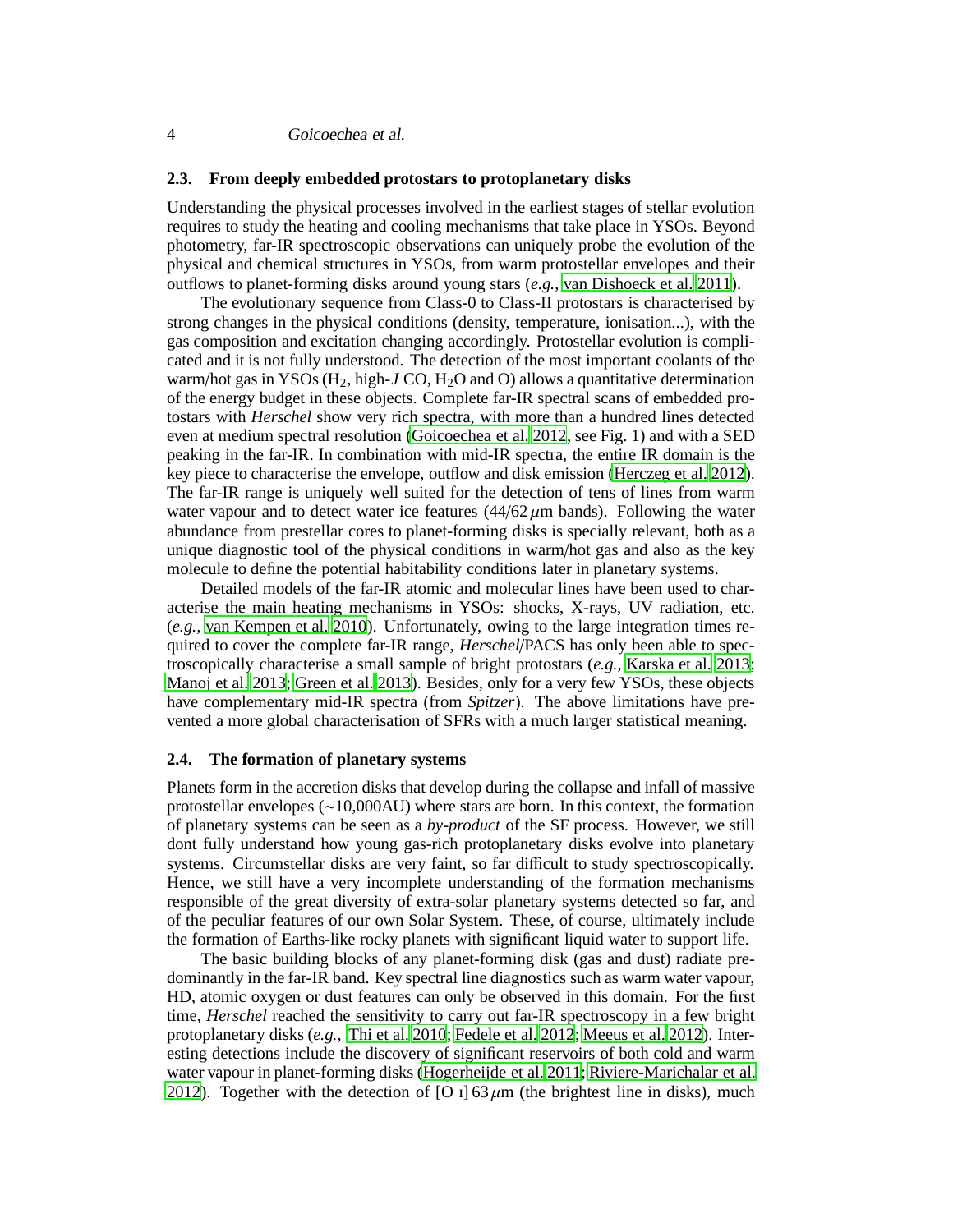more sensitive detections of water (vapour and ice) in hundreds of disks are needed to fully understand the processes that drive the position of the *snow line*, and thus the mechanisms that lead to the formation of rocky versus gaseous planets.

Molecular hydrogen is the most abundant gas species in protoplanetary disks (containing ∼90% of the initial disk mass). However, H<sub>2</sub> is a symmetric molecule and it does not emit radiation efficiently. Instead, the deuterated isotopologue, HD (with its lowest rotational transitions at 112, 56 and  $37 \mu m$  – not observable with JWST or ALMA) turns out to be the most powerful tracer of the disk total mass. Depending on the excitation conditions, the far-IR lines of HD can be many times more emissive than those of H<sub>2</sub>. The only *Herschel* detection of HD ( $J=1-0$  line at  $112 \mu m$ ) towards TW Hydrae disk is a major discovery and implies a disk mass of more than 0.05 solar masses [\(Bergin et al. 2013](#page-7-20)). This is enough to form a planetary system like the Solar System despite the advanced age of TW Hya (∼10Myr). Indeed, HD is also an important constituent of Jupiter-like giant planets and it is also present in the atmospheres of Uranus and Neptune [\(Feuchtgruber et al. 2013\)](#page-7-21). The detection of HD towards the closest protoplanetary disk (at ∼60 pc) required 7 h of integration time and pushed the detection limits of PACS. A factor ∼10 better line sensitivity will be needed to detect HD lines in protoplanetary disks at the distance of the closest SFRs. This will allow us to carry out a unique survey of disks with SAFARI and accurately constrain the mass of a statistically significant sample of planet-forming disks in different SFRs.

# **3. SPICA, a new generation far-IR cooled space telescope**

While the very successful *Herschel* mission demonstrates that only in the far-IR we can answer fundamental questions on the star and planet formation processes, *Herschel* has only shown the tip of the iceberg. This conclusion specially applies to the spectroscopic characterisation of YSOs and disks. The number of objects studied was clearly limited. Besides, the *Herschel* telescope was passively cooled to ∼80 K, thus only offering a modest increase in sensitivity compared to previous facilities in the far-IR range. The lack of sensitivity and of spectrometers designed to carry out large-mapping also precluded the spectroscopic characterisation of ISM clouds and SFRs globally.

In order to better explain the need for a new, much more sensitive telescope, one has to take into account the capabilities and scientific merit of the major astronomical infrastructures of the next decade. In ∼2025, ALMA will be in full operations, providing very high angular and spectral resolution observations in the submm and mm domains. ALMA will resolve the inner structures and the outflows of YSOs and it will observe planet-forming disks in great detail, being more sensitive to the low excitation molecular gas. ALMA, however, will not have access to the most important cooling lines of the warm/hot gas (high-*J* CO, H<sub>2</sub>O, [CII], [OI], ...), it will not observe YSOs at their SED peak and it cannot observe mineral and ice features (the basic ingredients of a planetary system). Also important, ALMA is inefficient for large-scale mapping.

JWST will provide a major increase in angular resolution and sensitivity in the mid-IR domain, but JWST only covers the  $\lambda$  <28  $\mu$ m range. Hence, it does not cover the critical far-IR band. Besides, it does not provide a high spectral resolution spectrometer in the mid-IR. Finally, JWST is not designed to have a coronagraph with spectroscopic capabilities to characterise young exoplanets *directly*. In the next decade, ELT and TMT-type optical and near-IR telescopes will also be built. Owing to the extinction at these short wavelengths, the regions where stars form will remain obscured.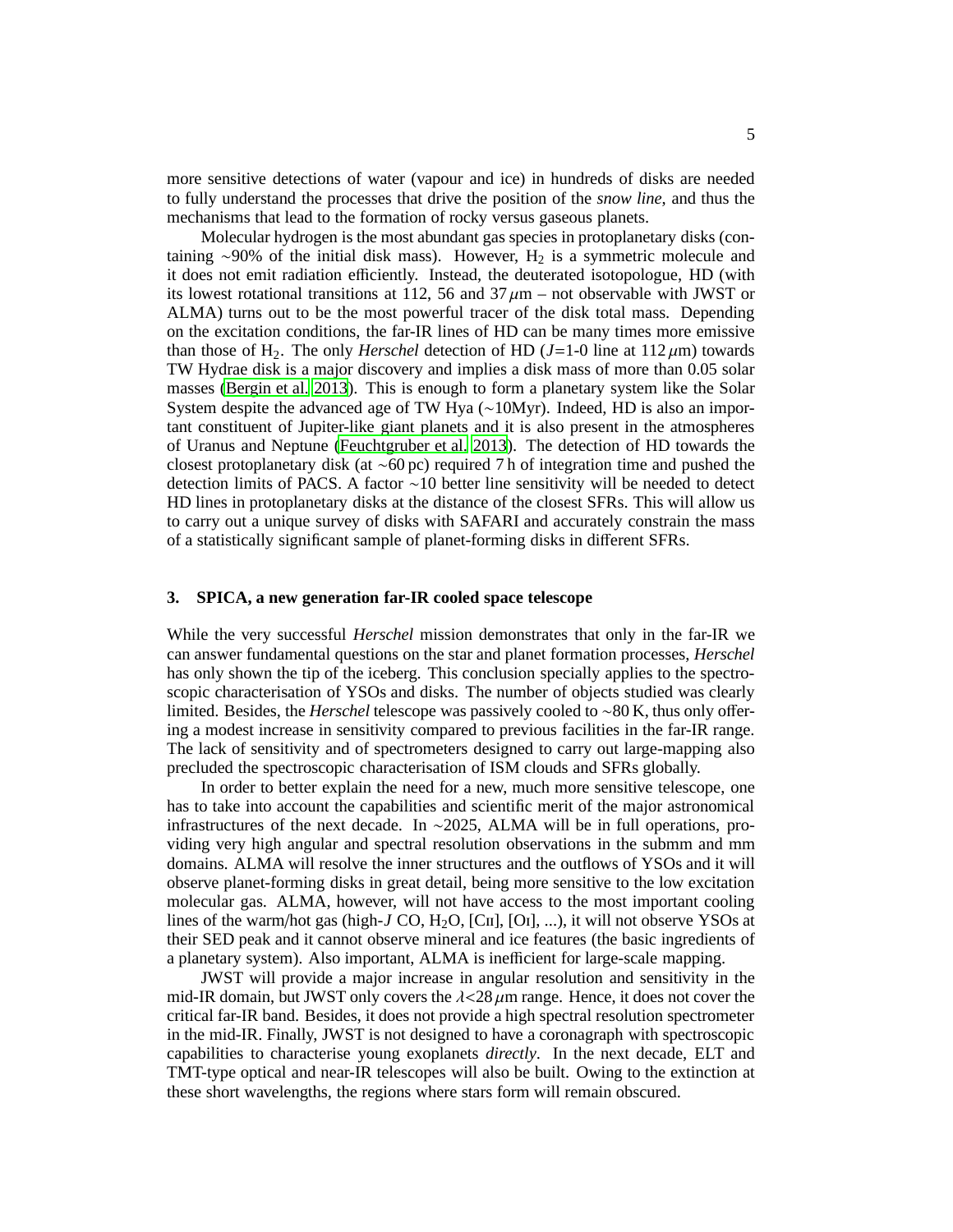# 6 Goicoechea et al.

After *Herschel*'s end of mission, windows of the far-IR domain will be still available for SOFIA stratospheric observations. However, the angular resolution and the sensitivity is not better, and key molecules like  $H_2O$  cannot be observed. All in all, it is clear that a very sensitive telescope is needed to cover the critical far-IR wavelength range between JWST and ALMA. In order to go significantly beyond *Herschel* capabilities, such a space telescope needs to be specialised both in large-scale spectral mapping and in providing detailed spectroscopic characterisation of individual YSOs and disks (*i.e.*, observe faint lines, a few  $10^{-19}$  W m<sup>-2</sup>, on top of a ~0.1-10 Jy continuum).

# **3.1. SPICA observations of star and planet forming regions**

SPICAs large and cold aperture ( $\sim$ 3.2 m at  $\lt$ 6 K) will provide a two order of magnitude sensitivity advantage over current far-IR facilities. In combination with a new generation of highly sensitive detector arrays, the low telescope background will allow us to achieve sky-limited sensitivity over the far-IR range. In its current design, the SAFARI instrument covers the far-IR band with a large, fully-sampled field-of-view of 2′×2′, both in photometry (48, 85 and 160 $\mu$ m) and in spectroscopy (~34-210 $\mu$ m). The angular resolution of SPICA in the 48  $\mu$ m band is ~4″. As an spectrometer, SAFARI will offer a medium resolution mode (*R*∼2000/4000 at 100/50 µm) and a faster lowresolution mode (*R*∼200/400 at 100/50 µm). The latter one will be enough to efficiently detect the dust SED and the brightest cooling lines in very short times. Contrary to *Herschel* (very time-consuming and inefficient) this will allow us to map large areas of the sky in periodic intervals of time, opening new avenues for time-variability studies of protostars and protoplanetary disks in SFRs.

# **Transition from di**ff**use ISM clouds to GMCs**:

SPICA will allow us to study the transition from diffuse clouds to GMCs where stars are form. By accessing the most important cooling lines of the ISM ([C  $\pi$ ]158 $\mu$ m in particular) and the dust SED, we will be able to constrain the gas thermodynamics at large-scales and relate it to the the formation of filaments and their fragmentation. Dense filaments in SFRs are embedded in a more diffuse and turbulent medium that seems to be driven on larger scales. As we have seen, these more quiescent and extended regions constitute the bulk of the GMCs mass and play a critical role in their evolution. In spite of their relevance, the interfaces between the SF cores and the environment are less characterised spectroscopically and thus remain poorly understood. Many questions still need to be answered. How are GMCs formed and destroyed? How does SF affect their structure, evolution, and lifetime? (*feedback*). How does the environment determine the SF process? (*fragmentation*, *efficiency* ...)

While complete far-IR spectroscopic surveys of a handful of bright YSOs with *Herschel* provided the most complete information on the physical conditions and chemical content of individual sites of  $SF$  (hot cores, protostars,  $H_{II}$ , etc.), they do not place the observations in the context of the large-scale emission (their environment). This has great relevance since it is the widespread gas and dust that set the initial conditions for SF. Contrary to *Herschel*, SPICA/SAFARI will map these faint extended regions both in the dust continuum and in bright cooling lines ( $[Cr]$ ,  $[Or]$ ,  $[Nm]$ , ...), detecting individual objects and characterising their environment simultaneously. As noted earlier, ground-based submm telescopes such as ALMA cannot access the most important cooling lines of the warm/hot gas in YSOs. Nor can they observe the SED peak, which is essential to determine the dust temperature.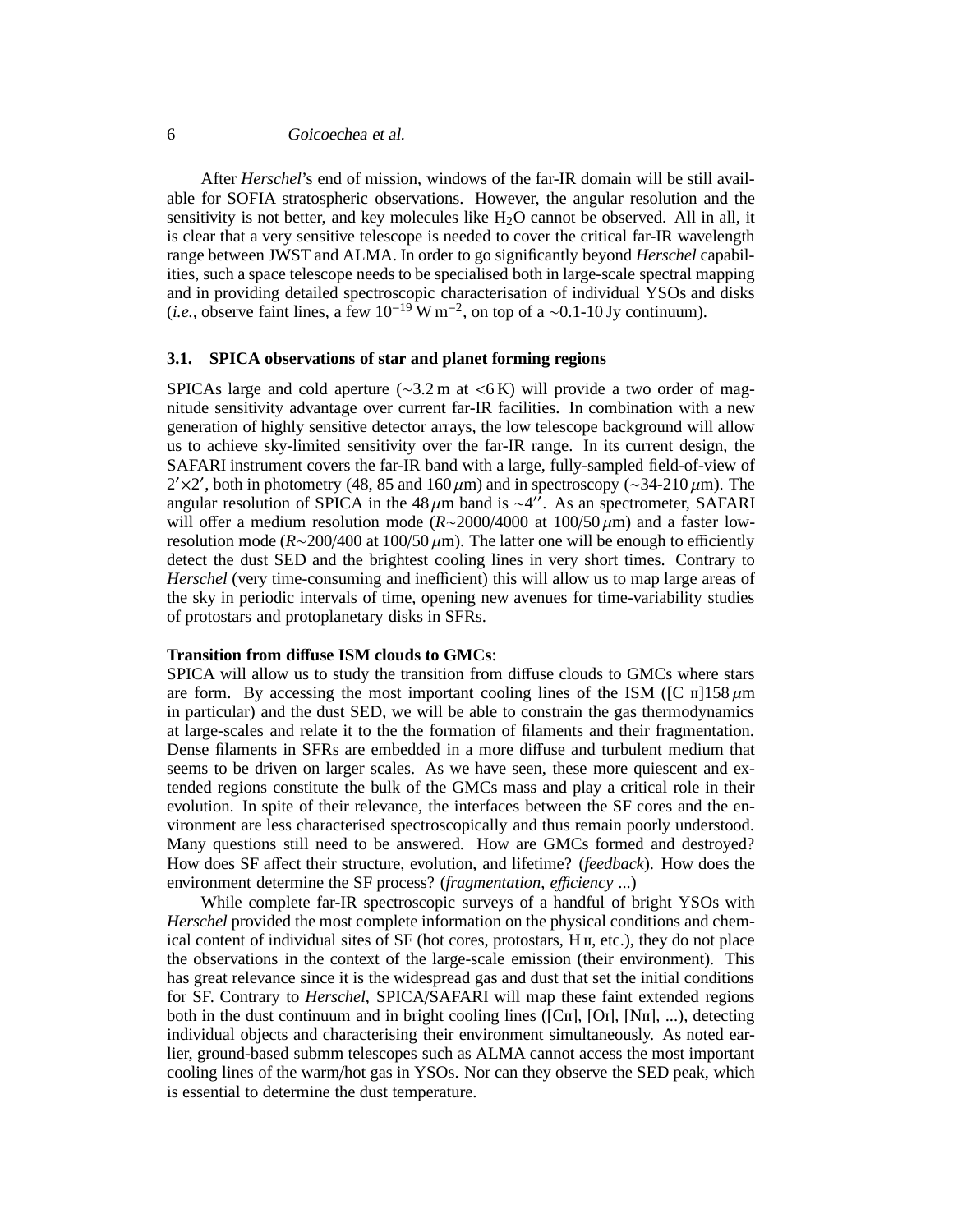# **Spectral characterisation of protostars and planet-forming disks**:

Mapping GMCs across the broad wavelength range of SPICA/SAFARI at multi-line mapping speeds orders of magnitude beyond the capabilities of *Herschel*, we will be able to completely sample a few appropriate SFRs for:

*(a)* short-lived first hydrostatic protostellar cores,

*(b)* protostars down to 0.01  $M_{Sun}$  throughout the Class 0-I-II stages from 0.1-1 Myrs,

*(c)* planet-forming disks with a broad range of masses and evolutive stages.

The simultaneous observation of the complete SED, dust grain features and of a wealth of atomic fine structure, H2O, high-*J* CO and HD lines will make *SAFARI a unique instrument to constrain the mass, the energy budget and the water content of hundreds of YSOs and disks*. Also very important, SPICA/MCS will be able to trace the hot gas and resolve the gas kinematics in many YSOs and disks, providing *R*∼30,000 resolution at the wavelength of key  $H_2$  rotational lines and of some mid-IR vibrational bands from organic molecules.

In conclusion, complementing JWST and ALMA observations, SPICA will allow us to understand the nature of these objects and to critically test star/planet formation and evolution theories.

# **3.2. Observing with SPICA**/**SAFARI**

As an example of the powerful SPICA/SAFARI capabilities [\(Roelfsema et al. 2012\)](#page-7-22), Table 1 shows one of the few protostars (nearby and bright) for which a complete *Herschel* spectrum exists [\(Goicoechea et al. 2012](#page-7-9)). In comparison with *Herschel* (a handful of bright individual objects and a few small maps of very bright lines), SAFARI will be able to carry-out unbiased spectral-mapping surveys of entire SFRs. For the first time in the critical far-IR domain, this will allow us to *characterise hundreds of protostars and planet-forming disks, together with their environment simultaneously*.

| Table 1.<br><i>Herschel</i> versus SPICA observations of YSOs in the far-IR. |                                |                                               |
|------------------------------------------------------------------------------|--------------------------------|-----------------------------------------------|
| Class 0 protostar                                                            | Serpens SMM1 at 200 pc         | Serpens SMM1 at 2kpc                          |
|                                                                              | Herschel/PACS                  | SPICA/SAFARI                                  |
| Continuum at $100 \mu m$                                                     | $\sim$ 250 Jy                  | $\sim$ 2.5 Jy                                 |
| Or 63 $\mu$ m (brightest line)                                               | 8E-15 W m <sup>-2</sup>        | 8E-17 W m <sup>-2</sup>                       |
| CO J=30-29 at 87.2 $\mu$ m                                                   | $7E-16$ W m <sup>-2</sup>      | $7E-18$ W m <sup>-2</sup>                     |
| Complete far-IR spectrum                                                     | $\sim$ 3h                      | $\sim$ 4 min                                  |
| $(R \sim 2000$ at $100 \,\mu m$ )                                            | (rms~5E-18 W m <sup>-2</sup> ) | $(rms~1E-18 W m^{-2})$                        |
| $10' \times 10'$ fully sampled map                                           | $\sim$ 100 h for 1 line        | $\langle 3 \, h^* \rangle$ (full far-IR band) |
| $(R \sim 2000$ at $100 \,\mu m$ )                                            |                                |                                               |
| $10' \times 10'$ fully sampled map                                           | Not possible                   | $\langle 1.5 h^*$ (full far-IR band)          |
| $(R \sim 200$ at $100 \,\mu m)$                                              |                                |                                               |

Table 1. *Herschel* versus SPICA observations of YSOs in the far-IR.

<sup>∗</sup>Assumes a pessimistic overhead of ∼3 min between each consecutive FoV position.

**Acknowledgments.** J.R.G. thanks the Spanish MINECO for funding support through grants CSD2009-00038, AYA2009-07304, AYA2012-32032 and through a Ramón y Cajal research contract. We warmly thank the SPICA and SAFARI instrument teams.